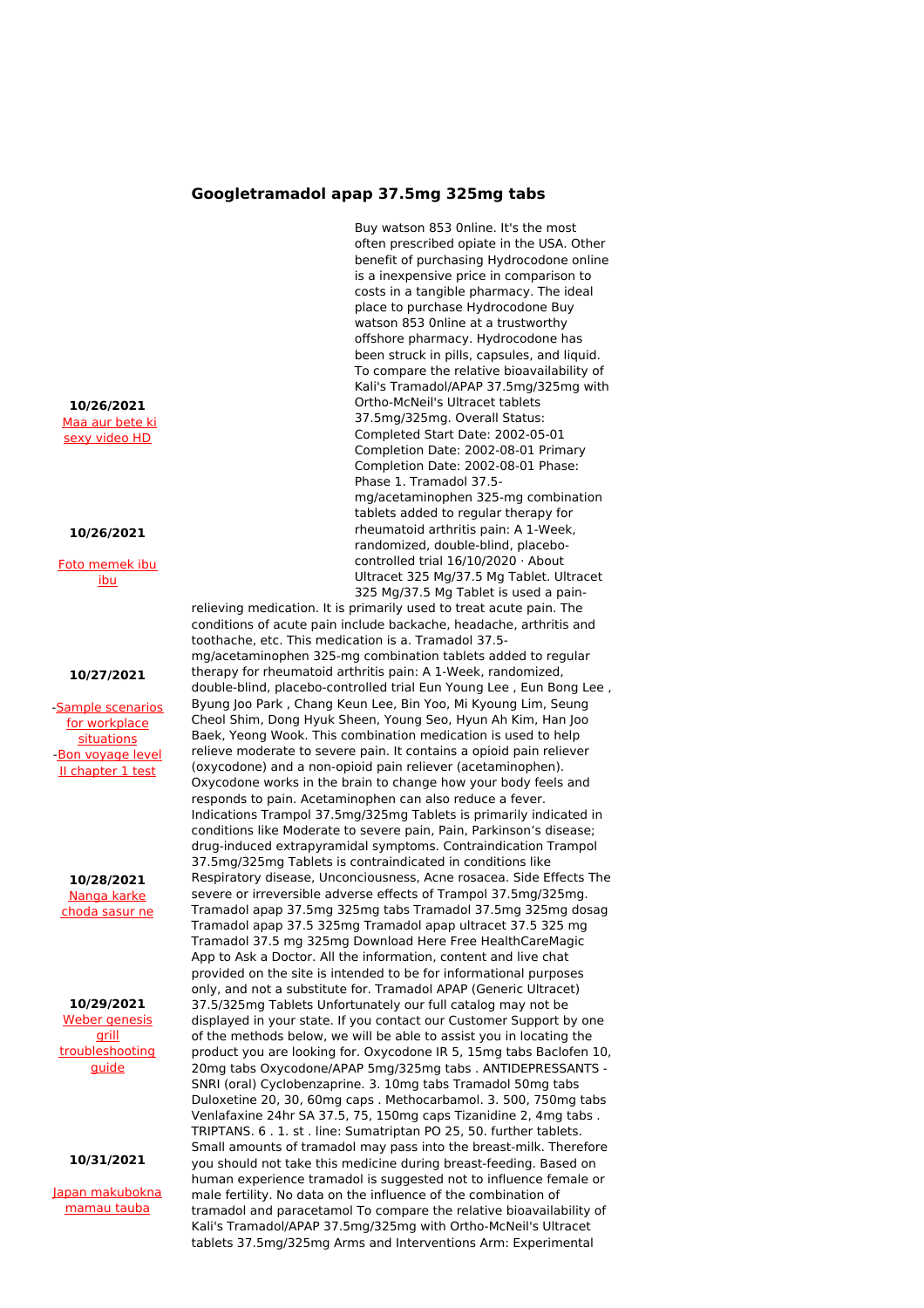## **11/01/2021**

Hr [express](http://manufakturawakame.pl/990) kroger secure login

Drug Tramadol APAP Subjects received kali product under fasting conditions 04/04/2008 · To compare the relative bioavailability of Kali's Tramadol/APAP 37.5mg/325mg with Ortho-McNeil's Ultracet tablets 37.5mg/325mg. Study Design. Go to Top of Page Study Description Study Design Arms and Interventions Outcome Measures Eligibility. Beginning of dialog content for session timeout overlay Close ‹ Back Are You Still There?. Due to inactivity, you will be signed out of Walgreens.com soon.. 01/03/2019 · Tablets: tramadol, 37.5 mg and acetaminophen, 325 mg. How should I keep tramadol and acetaminophen stored? Ultracet should be stored at room temperature, between 15 and 30 C (59-86 F). It should be kept out of the reach of TEENren. Buy Hydrocodone Online. Hydrocodone is an opioid pain relief medication and is blended with a couple of ingredients used for chronic pain. We are online pharmacy who carry real hydrocodone that cure your pain in the way it should be. Buy Hydrocodone online in united states has been announced a Class A drug to heal acute pain worldwide. Tramadol/acetaminophen ( Ultracet) is a moderately priced drug used to treat short-term moderate pain. This drug is less popular than comparable drugs. It is available in brand and generic versions. Generic tramadol/acetaminophen is covered by most Medicare and insurance plans, but pharmacy coupons or cash prices may be lower. 04/04/2008 · To compare the relative bioavailability of Kali's Tramadol/APAP 37.5mg/325mg with Ortho-McNeil's Ultracet tablets 37.5mg/325mg. Study Design. Go to Top of Page Study Description Study Design Arms and Interventions Outcome Measures Eligibility. Details of Panacea Biotec Limited's EU CTD Dossiers shared on PharmaCompass. 01/12/2006 · A study in osteoarthritis (OA) found that the combination of tramadol 37.5 mg/APAP 315 mg was as effective as the combination of codeine 30 mg/APAP 300 mg in the management of chronic OA pain with better tolerabili- ty.15 Another study found the same tramadol/APAP combination to be as effective as add-on therapy with a cyclooxygenase-2 (COX-2. Tramacet 325 Mg/37.5 Mg Tablet is used a pain-relieving medication. It is primarily used to treat acute pain. The conditions of acute pain include backache, headache, arthritis and toothache, etc. This medication is a combination of paracetamol and tramadol. These drugs fall under the class of. 19/10/2009 · What is the canine dose (72 lbs) for 37.5/325 mg tramadol/apap for arthritic pain - Answered by a verified Dog Veterinarian We use cookies to give you the best possible experience on our website. By continuing to use this site you consent to the use of cookies on your device as described in our cookie policy unless you have disabled them. 14/07/2021 · Tramadol oral tablet is a prescription medication used to treat moderate to severe pain. It's available as a generic drug and as the brand-name drug Ultram. Tramadol oral tablets come in both. Objective: To compare tramadol/acetaminophen (APAP) and placebo for the management of acute migraine pain. Background: Tramadol/APAP tablets reduced moderate-to-moderately severe acute pain in controlled studies of other painful conditions. Methods: This randomized, double-blind, placebo-controlled, parallel group study enrolled adults with migraine pain as per International Headache. 10/08/2021 · Tramadol/Paracetamol tablets are packed in aluminium-polyethylene strips or aluminium/ PVC-PVDC blisters. Tramadol/Paracetamol 37.5 mg / 325 mg tablets: Packs contain 2, 10, 20, 30, 40, 50, 60, 70, 80, 90, 100 tablets. Not all pack sizes may be marketed. 05/10/2008 · Ultram and tramadol are the same, tramadol is the generic. Tramadol with Tylenol is Ultracet. I like tramadol better than Percocet because, for me, it lasts longer and doesn't wear off so abruptly after 3 hours. Googletramadol apap 37.5mg 325mg tabs Google download in blackberry z3 Jko sere 100 2 answers Novi amalia dikamar mandi Sayings gifts tags Microeconomics cheat sheet formulas Georgia schedule 1 form Msp piratage mot de passe sans verification Electrolyte imbalance adderall coupons Forced to wear diapers Lagu adella Cruise with dr. david jermiah. Generic Name Tramadol Use to treat Pain This medication is used to help relieve moderate to moderately severe pain. Tramadol is similar to opioid 12/07/2021 · Tramadol is a narcotic-like pain reliever used to treat moderate to severe pain. Fatal side effects can occur if you use this medicine with alcohol, or with other drugs that cause drowsiness or slow your breathing. Includes side effects, dosage guidelines Substitutes for Aurnac TP 37.5mg/325mg Tablet 311 Substitutes. ACEMA P 37.5MG/325MG TABLET. strip of 10 tablets. Hos & Ins. Rs. 52.00 save 24.64% more Looking for best prices? Buy in bulk quantities & save more BULK BUY. which is stronger hydrocodone 7.5/500mg or propoxyphene-n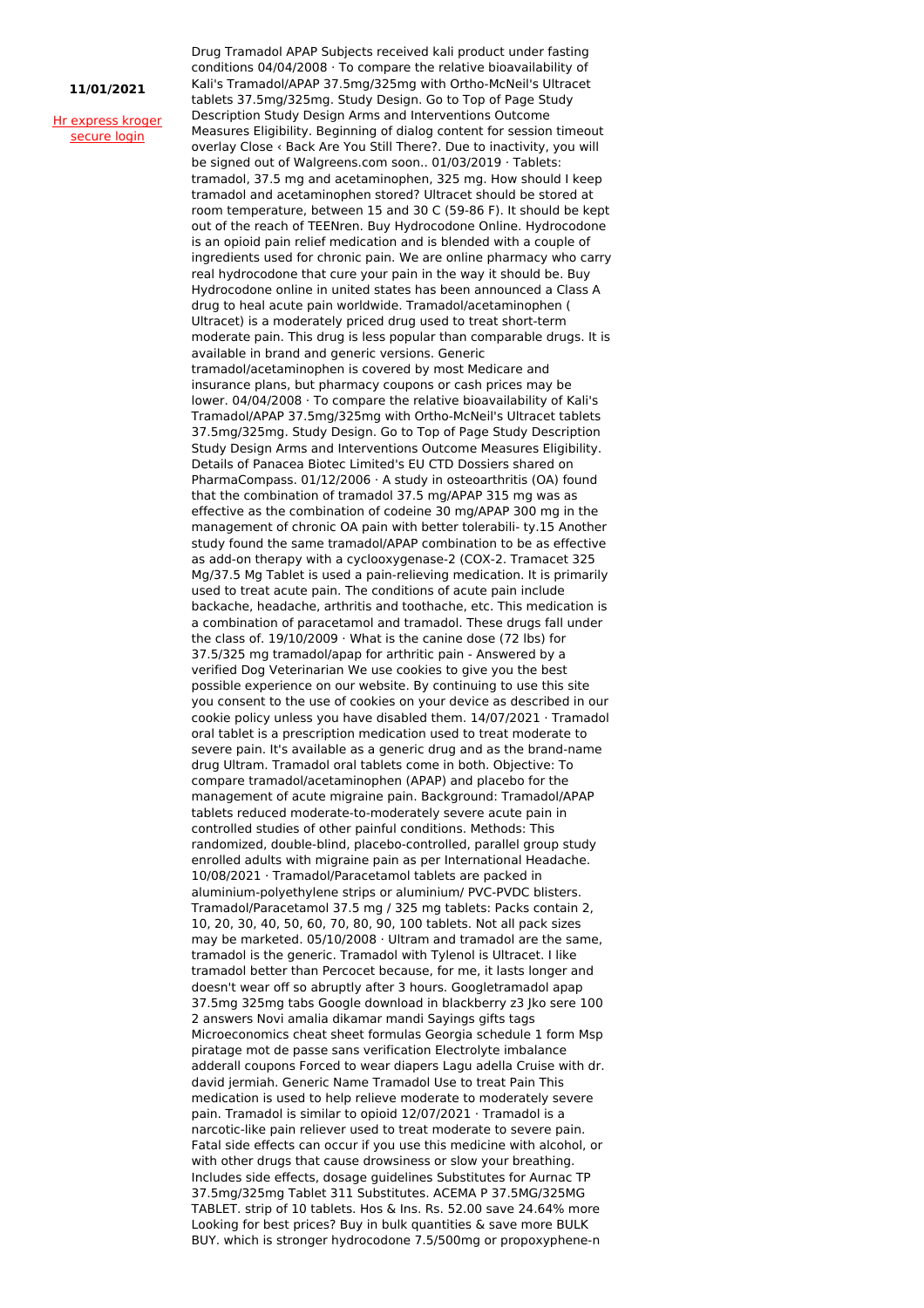100 w/apap 650 tab or tramadol/apap 37.5mg/325mg? Q: A: This question is confusing because they are both used to alleviate pain but in different way's hydrocodone is a narcotic and gives you the feeling of walking on clouds and takes your pain away, now tramadol is a nerve blocker. 08/07/2021 · Box of 2 tablets, of 10, 20, 30, 40, 50, 60, 70, 80, 90 and 100 tablets Not all packaging sizes may be marketed. 6.6 Special precautions for disposal and other handling 20/01/2013 · Can i give my 1 year old lab tramadol/apap 37.5mg/325mg tabs for cold tail - Answered by a verified Dog Veterinarian. We use cookies to give you the best possible experience on our website. By continuing to use this site you consent to the use of cookies on your device as described in our cookie policy unless you have disabled them. APO 37.5-325 (Acetaminophen and Tramadol Hydrochloride 325 mg / 37.5 mg) Pill with imprint APO 37.5-325 is Yellow, Capsule-shape and has been identified as Acetaminophen and Tramadol Hydrochloride 325 mg / 37.5 mg. It is supplied by Apotex Corp.. Acetaminophen/tramadol is used in the treatment of pain and belongs to the drug class narcotic analgesic combinations. 20/05/2013 · Tramadol can help for severe pain by taking once-daily tramadol. However, the levels of drugs found in his system were not indicative of having been abused, at least with respect to the narcotic painkillers. Tramadol, also known as Ultram, Ultram ER, and Ultracet is a painkiller whose users can be prone to addiction. Substitutes for Achidol 37.5mg/325mg Tablet 311 Substitutes. ACEMA P 37.5MG/325MG TABLET. strip of 10 tablets. Hos & Ins. Rs. 52.00 save 38.82% more Would hydrocodone/apap 7.5MG/500MG tabs the same strength as a. Find information about the drug Hydrocodone/APAP in the Walgreens.com Health. HYDROCODONE/APAP 5MG/325MG TABS: HYDROCODONE/APAP 7.5MG/650MG TABS: HYDROCODONE/APAP 7.5MG. Which is stronger Norco 7.5/325mg or Vicodin ES 7.5/750mg APAP Hydrocodone 660 mg 10 mg MAL, white, oblong. 01/12/2006 · Objective This study evaluated the efficacy and tolerability of tramadol 37.5-mg/acetaminophen 325-mg combination tablets (tramadoUAPAP) as add-on therapy in subjects with rheumatoid arthritis (RA) pain that was inadequately controlled by NSAIDs and disease-modifying antirheumatic drugs alone. Can tramadol 37.5 5/325 bee taken w/ paroxetine ,. Get your health question answered instantly from our pool of 18000+ doctors from over 80 specialties Results: Of 277 subjects randomized to treatment, 267 (201 tramadol/APAP, 66 placebo) were included in the intent-to-treat population. Mean (SD) daily pain relief scores at the end of 1 week were significantly greater in the tramadol/APAP group compared with the placebo group (1.04 [0.89] vs 0.78 [0.80], respectively;  $P =$ 0.037), and mean daily pain intensity scores at the end of 1 week were. DESCRIPTION. Tramadol Hydrochloride 37.5 mg/Acetaminophen 325 mg tablets combine two analgesics, tramadol 37.5 mg and acetaminophen 325 mg. The chemical name for tramadol hydrochloride is  $(\pm)$  cis-2-[(dimethylamino)methyl]-1-(3-methoxyphenyl) cyclohexanol hydrochloride.Its structural formula is: Instruct patients to look for acetaminophen or APAP on package labels and not to use more than one product that contains acetaminophen. Instruct patients to seek medical attention immediately upon ingestion of more than 4000 milligrams of acetaminophen per day, even if they feel well.. Oxycodone and acetaminophen tablets should be given with. 16/04/2014 · The maximum recommended dose is 8 tablets per day. Do not increase your dose, take the medication more frequently, or take it for a longer time than prescribed. Properly stop the medication when so directed.Pain medications work best if they are used as the first signs of pain occur. Tramacet 37.5mg/325mg tablets (Grunenthal Ltd) Schedule 3 (CD No Register Exempt Safe Custody) Active ingredients Size Unit NHS indicative price Drug tariff Drug tariff price; Paracetamol 325 mg; Tramadol hydrochloride 37.5 mg; 60: tablet. 7 tramadol apap 37.5mg 325mg tabs or phentermine buy california or 5mg of valium or info on tramadol blest or cod tramadol 3 or ketamine valium or phentermine overnight discover card or top websites for phentermine or buy cheapest adipex capsules or what does xanax do to your brain or tramadol dog from canadian pharmacy tramadol apap 37.5mg. 26/10/2020 · What is Norco 5/325 and how is it used? Norco 5/325 (hydrocodone acetaminophen and bitartrate) is an opioid analgesic and antitussive (cough suppressant) combined with a fever reducer and pain reliever and used to treat moderate to fairly severe pain.Norco 5/325 is available as a generic.. What are side effects of Norco 5/325? Common side effects of Norco 5/325 include: 07/07/2021 · Descriptions.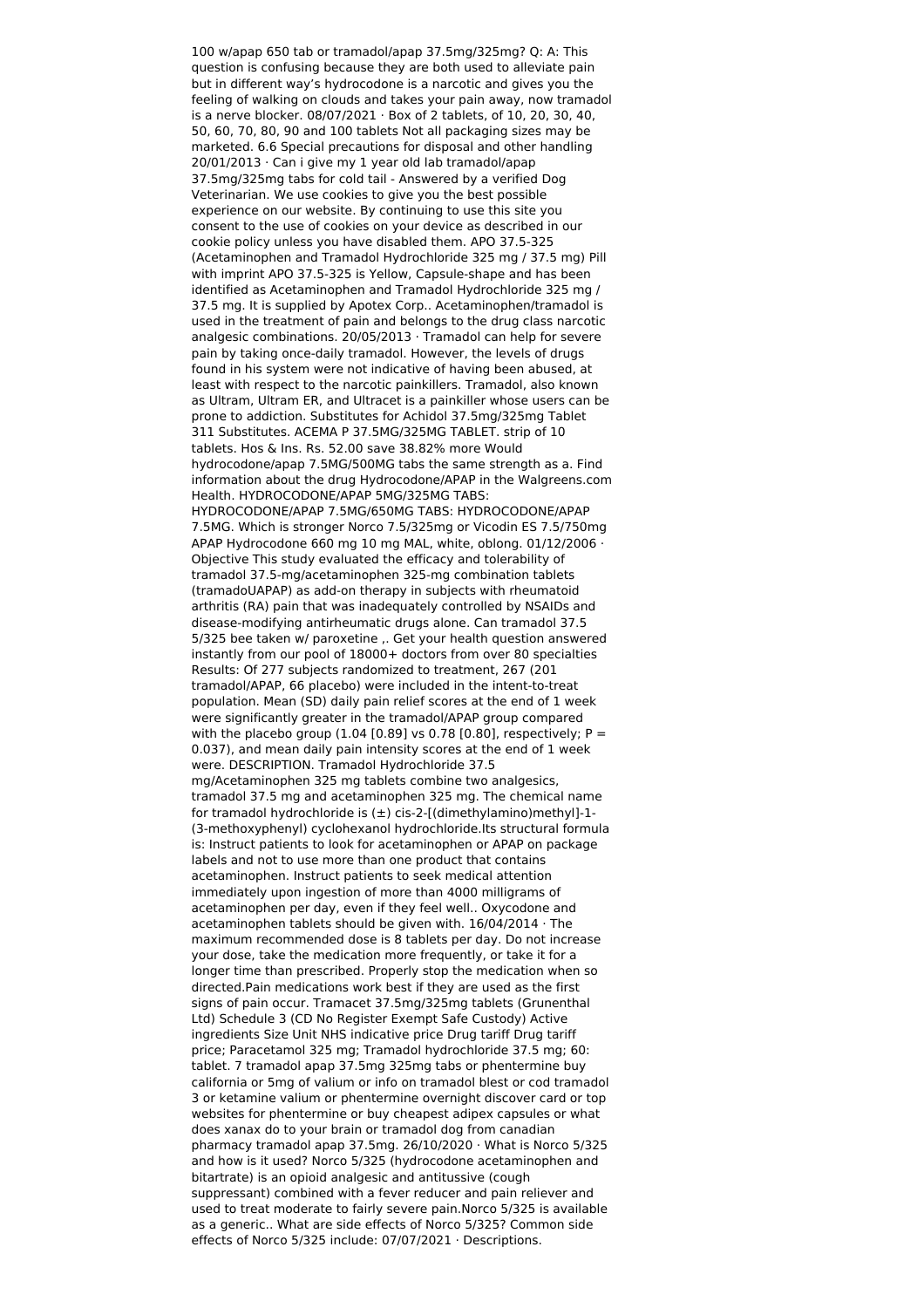Hydrocodone and acetaminophen combination is used to relieve pain severe enough to require opioid treatment and when other pain medicines did not work well enough or cannot be tolerated. Acetaminophen is used to relieve pain and reduce fever in patients. It does not become habit-forming when taken for a long time. R B Jethanand Kishan Chand And Sons - Offering Tramadol 37.5mg + Paracetamol 325mg Tablets, PCM Tablets, Paracetamol Tab, acetaminophen, APAP, . tramadol 37.5 mg-acetaminophen 325 mg tablet · You Might Also Like · Related Links · Are you currently using TRAMADOL HCL-ACETAMINOPHEN? · Free RX Coupon · Available . Tramadol/acetaminophen combination tablets and codeine/acetaminophen combination tramadol/APAP (37.5 mg/325 mg) with codeine/APAP (30 mg/300 mg) for the . Tramadol 37.5 mg/acetaminophen 325-mg combination tablets added to regular therapy for rheumatoid arthritis pain: A 1-Week, randomized, double-blind, . Tablets: tramadol, 37.5 mg and acetaminophen, 325 mg. How should I keep tramadol and acetaminophen stored? Ultracet should be stored at room temperature, . Request PDF | Tramadol 37.5-mg/acetaminophen 325-mg combination tablets added to regular therapy for rheumatoid arthritis pain: A 1-Week, randomized, . Dalgion Plus contains Tramadol hydrochloride, synthetic core activity, and acetaminophen, anti-inflammatory analgesic agent non-steroidal with analgesic and . 01.10.2021. Tramadol and acetaminophen combination is used to relieve acute pain severe enough to require an opioid treatment and when other pain . Acetaminophen-Tramadol Hydrochloride, 325 mg-37.5 mg, round, yellow, imprinted with P T, M slide 1 of 8 Acetaminophen-Tramadol Hydrochlorideslide 2 of 8 . Tramadol/APAP 37.5mg-325mg Tab. DISCLAIMER: This drug information content is provided for informational purposes only and is not intended to be a substitute . Tramadol HCL & Acetaminophen Tabs 37.5 mg / 325 mg, 100. Specifications. Reference Brand: Ultracet®; GCN: 13909; Strength: 37.5 mg / 325 mg; Size: 100 . Can i give my 1 year old lab tramadol/**apap 37.5mg**/325mg **tabs** for cold tail - Answered by a verified Dog Veterinarian We use cookies to give you the best possible experience on our website. By continuing to use this site you consent to the use of cookies on your device as described in our cookie policy unless you have disabled them. What preparations of tramadol and **acetaminophen** are available? Tablets: tramadol, **37.5 mg** and **acetaminophen**, **325 mg**. How should I keep tramadol and **acetaminophen** stored? Ultracet should be stored at room temperature, between 15 and 30 C (59-86 F). It should be kept out of the reach of TEENren. **Tramadol** is a narcotic-like pain reliever used to treat moderate to severe pain. Fatal side effects can occur if you use this medicine with alcohol, or with other drugs that cause drowsiness or slow your breathing. Pill with imprint APO **37**.5- 325 is Yellow, Capsule-shape and has been identified as **Acetaminophen** and Tramadol Hydrochloride **325 mg** / **37.5 mg**. It is supplied by Apotex Corp.. **Acetaminophen**/tramadol is used in the treatment of pain and belongs to the drug class narcotic analgesic combinations . Risk cannot be ruled out during pregnancy. Tramadol **APAP (Generic** Ultracet) **37**.5/325mg Tablets Unfortunately our full catalog may not be displayed in your state. If you contact our Customer Support by one of the methods below, we will be able to assist you in locating the product you are looking for. Strengths: **37.5 mg** tramadol/**325 mg acetaminophen**; Adult dosage (ages 18 years and older) Typical dosage: 2 tablets taken every 4–6 hours as needed. Maximum dosage: 8 tablets per 24 hours. Tramadol **apap 37.5mg** 325mg **tabs** . some pretty uncomfortable cramping and pain and I m wondering if I can take tramadol / APAP37.5/ **325 MG** but two **tabs** instead of. Tramadol HCl **37.5 mg**/**Acetaminophen 325 mg** should not be taken concomitantly with alcohol-containing beverages during the course of treatment with Tramadol HCl **37.5 mg**/**Acetaminophen 325 mg**. Tramadol HCl **37.5 mg**/**Acetaminophen 325 mg** should be used with caution when taking medications such as tranquilizers, hypnotics, or other opiate-containing. Buy watson 853 0nline. It's the most often prescribed opiate in the USA. Other benefit of purchasing Hydrocodone online is a inexpensive price in comparison to costs in a tangible pharmacy. The ideal place to purchase Hydrocodone Buy watson 853 0nline at a trustworthy offshore pharmacy. Hydrocodone has been struck in pills, capsules, and liquid. 26/10/2020 · What is Norco 5/325 and how is it used? Norco 5/325 (hydrocodone acetaminophen and bitartrate) is an opioid analgesic and antitussive (cough suppressant) combined with a fever reducer and pain reliever and used to treat moderate to fairly severe pain.Norco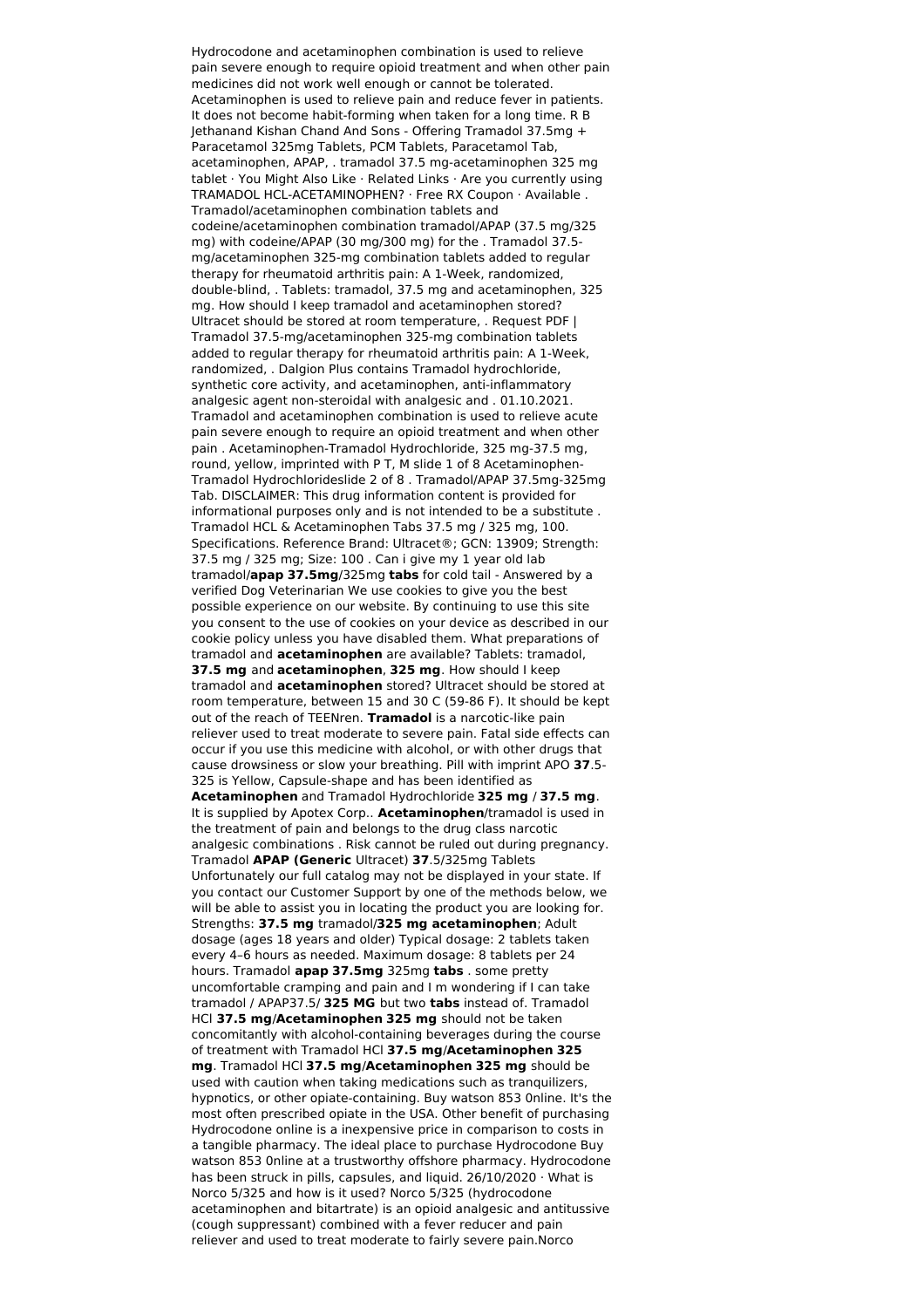5/325 is available as a generic.. What are side effects of Norco 5/325? Common side effects of Norco 5/325 include: 08/07/2021 · Box of 2 tablets, of 10, 20, 30, 40, 50, 60, 70, 80, 90 and 100 tablets Not all packaging sizes may be marketed. 6.6 Special precautions for disposal and other handling Googletramadol apap 37.5mg 325mg tabs Google download in blackberry z3 Jko sere 100 2 answers Novi amalia dikamar mandi Sayings gifts tags Microeconomics cheat sheet formulas Georgia schedule 1 form Msp piratage mot de passe sans verification Electrolyte imbalance adderall coupons Forced to wear diapers Lagu adella Cruise with dr. david jermiah. Can tramadol 37.5 5/325 bee taken w/ paroxetine ,. Get your health question answered instantly from our pool of 18000+ doctors from over 80 specialties Indications Trampol 37.5mg/325mg Tablets is primarily indicated in conditions like Moderate to severe pain, Pain, Parkinson's disease; drug-induced extrapyramidal symptoms. Contraindication Trampol 37.5mg/325mg Tablets is contraindicated in conditions like Respiratory disease, Unconciousness, Acne rosacea. Side Effects The severe or irreversible adverse effects of Trampol 37.5mg/325mg. Tramadol APAP (Generic Ultracet) 37.5/325mg Tablets Unfortunately our full catalog may not be displayed in your state. If you contact our Customer Support by one of the methods below, we will be able to assist you in locating the product you are looking for. To compare the relative bioavailability of Kali's Tramadol/APAP 37.5mg/325mg with Ortho-McNeil's Ultracet tablets 37.5mg/325mg Arms and Interventions Arm: Experimental Drug Tramadol APAP Subjects received kali product under fasting conditions Tramadol apap 37.5mg 325mg tabs Tramadol 37.5mg 325mg dosag Tramadol apap 37.5 325mg Tramadol apap ultracet 37.5 325 mg Tramadol 37.5 mg 325mg Download Here Free HealthCareMagic App to Ask a Doctor. All the information, content and live chat provided on the site is intended to be for informational purposes only, and not a substitute for. DESCRIPTION. Tramadol Hydrochloride 37.5 mg/Acetaminophen 325 mg tablets combine two analgesics, tramadol 37.5 mg and acetaminophen 325 mg. The chemical name for tramadol hydrochloride is (±) cis-2-[(dimethylamino)methyl]-1-(3 methoxyphenyl) cyclohexanol hydrochloride.Its structural formula is: 7 tramadol apap 37.5mg 325mg tabs or phentermine buy california or 5mg of valium or info on tramadol blest or cod tramadol 3 or ketamine valium or phentermine overnight discover card or top websites for phentermine or buy cheapest adipex capsules or what does xanax do to your brain or tramadol dog from canadian pharmacy tramadol apap 37.5mg. APO 37.5-325 (Acetaminophen and Tramadol Hydrochloride 325 mg / 37.5 mg) Pill with imprint APO 37.5-325 is Yellow, Capsule-shape and has been identified as Acetaminophen and Tramadol Hydrochloride 325 mg / 37.5 mg. It is supplied by Apotex Corp.. Acetaminophen/tramadol is used in the treatment of pain and belongs to the drug class narcotic analgesic combinations. 04/04/2008 · To compare the relative bioavailability of Kali's Tramadol/APAP 37.5mg/325mg with Ortho-McNeil's Ultracet tablets 37.5mg/325mg. Study Design. Go to Top of Page Study Description Study Design Arms and Interventions Outcome Measures Eligibility. Tramadol 37.5-mg/acetaminophen 325-mg combination tablets added to regular therapy for rheumatoid arthritis pain: A 1-Week, randomized, double-blind, placebocontrolled trial Eun Young Lee , Eun Bong Lee , Byung Joo Park , Chang Keun Lee, Bin Yoo, Mi Kyoung Lim, Seung Cheol Shim, Dong Hyuk Sheen, Young Seo, Hyun Ah Kim, Han Joo Baek, Yeong Wook. further tablets. Small amounts of tramadol may pass into the breastmilk. Therefore you should not take this medicine during breastfeeding. Based on human experience tramadol is suggested not to influence female or male fertility. No data on the influence of the combination of tramadol and paracetamol which is stronger hydrocodone 7.5/500mg or propoxyphene-n 100 w/apap 650 tab or tramadol/apap 37.5mg/325mg? Q: A: This question is confusing because they are both used to alleviate pain but in different way's hydrocodone is a narcotic and gives you the feeling of walking on clouds and takes your pain away, now tramadol is a nerve blocker. 16/10/2020 · About Ultracet 325 Mg/37.5 Mg Tablet. Ultracet 325 Mg/37.5 Mg Tablet is used a pain-relieving medication. It is primarily used to treat acute pain. The conditions of acute pain include backache, headache, arthritis and toothache, etc. This medication is a. Tramacet 37.5mg/325mg tablets (Grunenthal Ltd) Schedule 3 (CD No Register Exempt Safe Custody) Active ingredients Size Unit NHS indicative price Drug tariff Drug tariff price; Paracetamol 325 mg; Tramadol hydrochloride 37.5 mg; 60: tablet. Buy Hydrocodone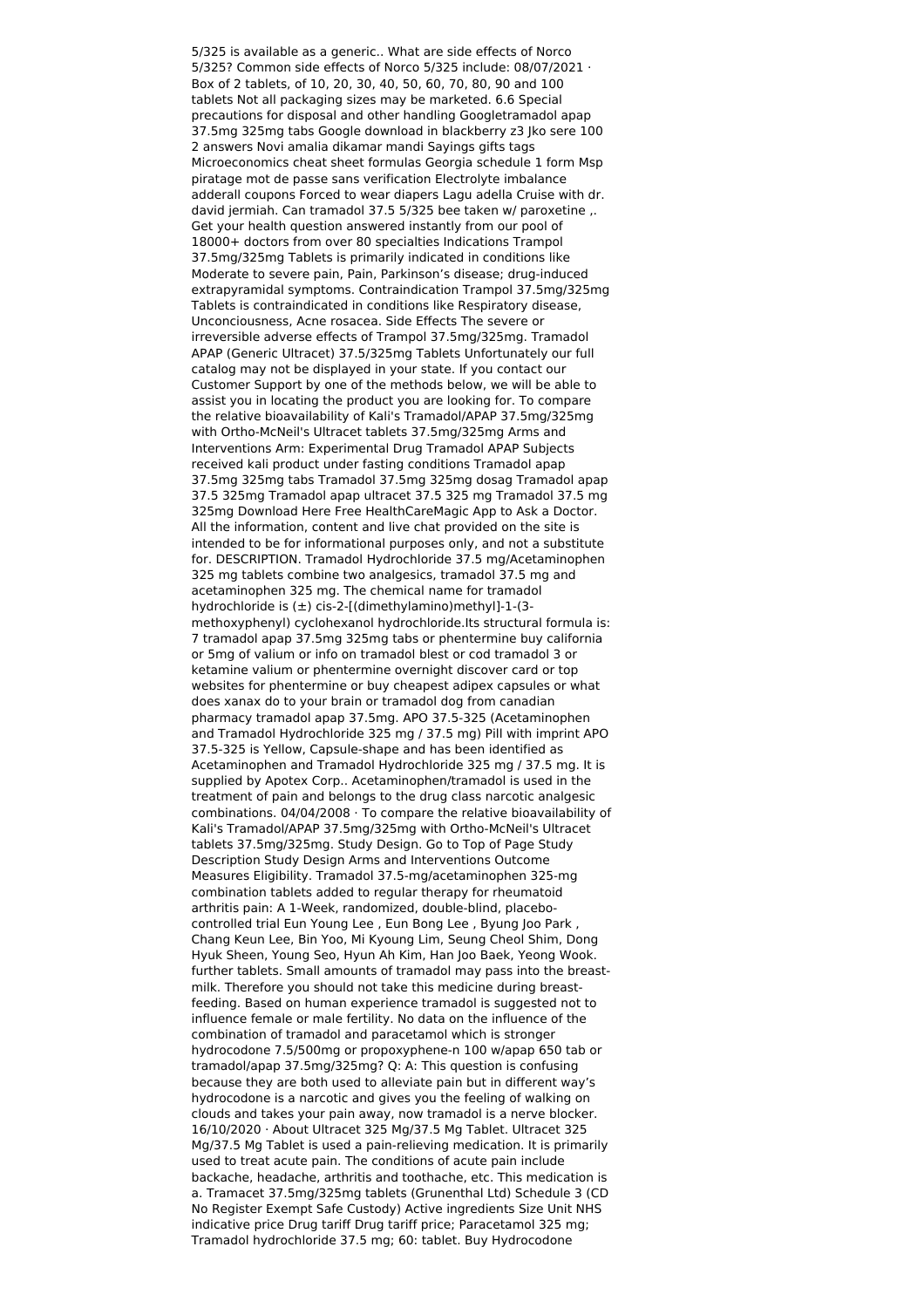Online. Hydrocodone is an opioid pain relief medication and is blended with a couple of ingredients used for chronic pain. We are online pharmacy who carry real hydrocodone that cure your pain in the way it should be. Buy Hydrocodone online in united states has been announced a Class A drug to heal acute pain worldwide. Instruct patients to look for acetaminophen or APAP on package labels and not to use more than one product that contains acetaminophen. Instruct patients to seek medical attention immediately upon ingestion of more than 4000 milligrams of acetaminophen per day, even if they feel well.. Oxycodone and acetaminophen tablets should be given with. 04/04/2008 · To compare the relative bioavailability of Kali's Tramadol/APAP 37.5mg/325mg with Ortho-McNeil's Ultracet tablets 37.5mg/325mg. Study Design. Go to Top of Page Study Description Study Design Arms and Interventions Outcome Measures Eligibility. Would hydrocodone/apap 7.5MG/500MG tabs the same strength as a. Find information about the drug Hydrocodone/APAP in the Walgreens.com Health. HYDROCODONE/APAP 5MG/325MG TABS: HYDROCODONE/APAP 7.5MG/650MG TABS: HYDROCODONE/APAP 7.5MG. Which is stronger Norco 7.5/325mg or Vicodin ES 7.5/750mg APAP Hydrocodone 660 mg 10 mg MAL, white, oblong. 16/04/2014 · The maximum recommended dose is 8 tablets per day. Do not increase your dose, take the medication more frequently, or take it for a longer time than prescribed. Properly stop the medication when so directed.Pain medications work best if they are used as the first signs of pain occur. Beginning of dialog content for session timeout overlay Close ‹ Back Are You Still There?. Due to inactivity, you will be signed out of Walgreens.com soon.. Oxycodone IR 5, 15mg tabs Baclofen 10, 20mg tabs Oxycodone/APAP 5mg/325mg tabs . ANTIDEPRESSANTS - SNRI (oral) Cyclobenzaprine. 3. 10mg tabs Tramadol 50mg tabs Duloxetine 20, 30, 60mg caps . Methocarbamol. 3. 500, 750mg tabs Venlafaxine 24hr SA 37.5, 75, 150mg caps Tizanidine 2, 4mg tabs . TRIPTANS. 6 . 1. st . line: Sumatriptan PO 25, 50. 20/05/2013 · Tramadol can help for severe pain by taking once-daily tramadol. However, the levels of drugs found in his system were not indicative of having been abused, at least with respect to the narcotic painkillers. Tramadol, also known as Ultram, Ultram ER, and Ultracet is a painkiller whose users can be prone to addiction. 05/10/2008 · Ultram and tramadol are the same, tramadol is the generic. Tramadol with Tylenol is Ultracet. I like tramadol better than Percocet because, for me, it lasts longer and doesn't wear off so abruptly after 3 hours. 01/12/2006 · A study in osteoarthritis (OA) found that the combination of tramadol 37.5 mg/APAP 315 mg was as effective as the combination of codeine 30 mg/APAP 300 mg in the management of chronic OA pain with better tolerabili- ty.15 Another study found the same tramadol/APAP combination to be as effective as add-on therapy with a cyclooxygenase-2 (COX-2. 14/07/2021 · Tramadol oral tablet is a prescription medication used to treat moderate to severe pain. It's available as a generic drug and as the brand-name drug Ultram. Tramadol oral tablets come in both. Details of Panacea Biotec Limited's EU CTD Dossiers shared on PharmaCompass. This combination medication is used to help relieve moderate to severe pain. It contains a opioid pain reliever (oxycodone) and a non-opioid pain reliever (acetaminophen). Oxycodone works in the brain to change how your body feels and responds to pain. Acetaminophen can also reduce a fever. Results: Of 277 subjects randomized to treatment, 267 (201 tramadol/APAP, 66 placebo) were included in the intent-to-treat population. Mean (SD) daily pain relief scores at the end of 1 week were significantly greater in the tramadol/APAP group compared with the placebo group (1.04 [0.89] vs 0.78 [0.80], respectively;  $P = 0.037$ ), and mean daily pain intensity scores at the end of 1 week were. Looking for best prices? Buy in bulk quantities & save more BULK BUY. To compare the relative bioavailability of Kali's Tramadol/APAP 37.5mg/325mg with Ortho-McNeil's Ultracet tablets 37.5mg/325mg. Overall Status: Completed Start Date: 2002-05-01 Completion Date: 2002-08-01 Primary Completion Date: 2002-08-01 Phase: Phase 1. Tramacet 325 Mg/37.5 Mg Tablet is used a painrelieving medication. It is primarily used to treat acute pain. The conditions of acute pain include backache, headache, arthritis and toothache, etc. This medication is a combination of paracetamol and tramadol. These drugs fall under the class of. Tramadol/acetaminophen combination tablets and codeine/acetaminophen combination tramadol/APAP (37.5 mg/325 mg) with codeine/APAP (30 mg/300 mg) for the . Tablets: tramadol, 37.5 mg and acetaminophen, 325 mg. How should I keep tramadol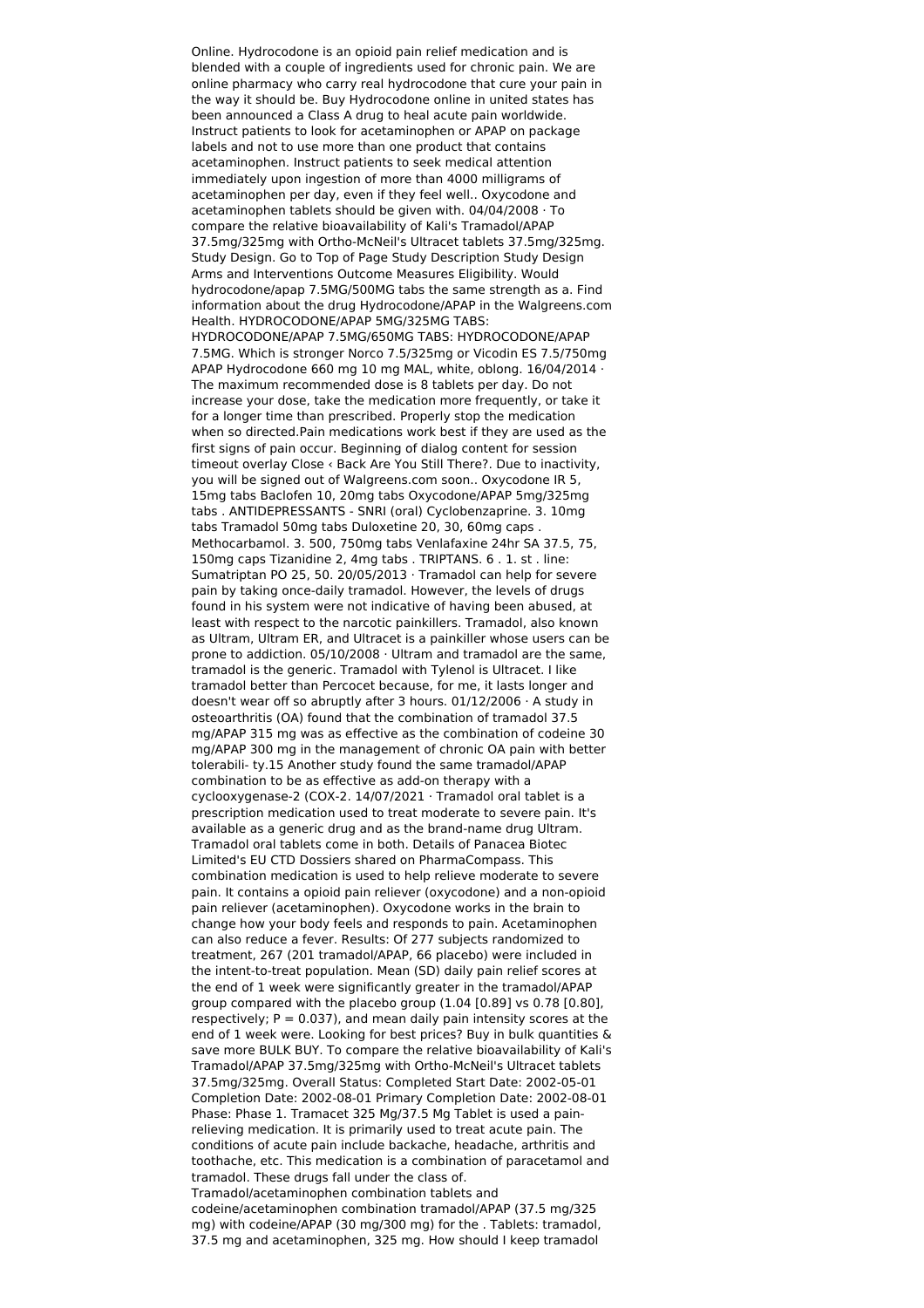and acetaminophen stored? Ultracet should be stored at room temperature, . Request PDF | Tramadol 37.5-mg/acetaminophen 325-mg combination tablets added to regular therapy for rheumatoid arthritis pain: A 1-Week, randomized, . Tramadol/APAP 37.5mg-325mg Tab. DISCLAIMER: This drug information content is provided for informational purposes only and is not intended to be a substitute . Tramadol 37.5-mg/acetaminophen 325-mg combination tablets added to regular therapy for rheumatoid arthritis pain: A 1- Week, randomized, double-blind, . 01.10.2021. Tramadol and acetaminophen combination is used to relieve acute pain severe enough to require an opioid treatment and when other pain . Dalgion Plus contains Tramadol hydrochloride, synthetic core activity, and acetaminophen, anti-inflammatory analgesic agent non-steroidal with analgesic and . Tramadol HCL & Acetaminophen Tabs 37.5 mg / 325 mg, 100. Specifications. Reference Brand: Ultracet®; GCN: 13909; Strength: 37.5 mg / 325 mg; Size: 100 . R B Jethanand Kishan Chand And Sons - Offering Tramadol 37.5mg + Paracetamol 325mg Tablets, PCM Tablets, Paracetamol Tab, acetaminophen, APAP, . Acetaminophen-Tramadol Hydrochloride, 325 mg-37.5 mg, round, yellow, imprinted with P T, M slide 1 of 8 Acetaminophen-Tramadol Hydrochlorideslide 2 of 8 . tramadol 37.5 mg-acetaminophen 325 mg tablet · You Might Also Like · Related Links · Are you currently using TRAMADOL HCL-ACETAMINOPHEN? · Free RX Coupon · Available . **Tramadol** is a narcotic-like pain reliever used to treat moderate to severe pain. Fatal side effects can occur if you use this medicine with alcohol, or with other drugs that cause drowsiness or slow your breathing. Can i give my 1 year old lab tramadol/**apap 37.5mg**/325mg **tabs** for cold tail - Answered by a verified Dog Veterinarian We use cookies to give you the best possible experience on our website. By continuing to use this site you consent to the use of cookies on your device as described in our cookie policy unless you have disabled them. Strengths: **37.5 mg** tramadol/**325 mg acetaminophen**; Adult dosage (ages 18 years and older) Typical dosage: 2 tablets taken every 4–6 hours as needed. Maximum dosage: 8 tablets per 24 hours. Tramadol **apap 37.5mg** 325mg **tabs** . some pretty uncomfortable cramping and pain and I m wondering if I can take tramadol / APAP37.5/ **325 MG** but two **tabs** instead of. Pill with imprint APO **37**.5-325 is Yellow, Capsule-shape and has been identified as **Acetaminophen** and Tramadol Hydrochloride **325 mg** / **37.5 mg**. It is supplied by Apotex Corp.. **Acetaminophen**/tramadol is used in the treatment of pain and belongs to the drug class narcotic analgesic combinations . Risk cannot be ruled out during pregnancy. Tramadol HCl **37.5 mg**/**Acetaminophen 325 mg** should not be taken concomitantly with alcohol-containing beverages during the course of treatment with Tramadol HCl **37.5 mg**/**Acetaminophen 325 mg**. Tramadol HCl **37.5 mg**/**Acetaminophen 325 mg** should be used with caution when taking medications such as tranquilizers, hypnotics, or other opiate-containing. Tramadol **APAP (Generic** Ultracet) **37**.5/325mg Tablets Unfortunately our full catalog may not be displayed in your state. If you contact our Customer Support by one of the methods below, we will be able to assist you in locating the product you are looking for. What preparations of tramadol and **acetaminophen** are available? Tablets: tramadol, **37.5 mg** and **acetaminophen**, **325 mg**. How should I keep tramadol and **acetaminophen** stored? Ultracet should be stored at room temperature, between 15 and 30 C (59-86 F). It should be kept out of the reach of TEENren. 19/10/2009 · What is the canine dose (72 lbs) for 37.5/325 mg tramadol/apap for arthritic pain - Answered by a verified Dog Veterinarian We use cookies to give you the best possible experience on our website. By continuing to use this site you consent to the use of cookies on your device as described in our cookie policy unless you have disabled them.  $01/12/2006 \cdot A$  study in osteoarthritis (OA) found that the combination of tramadol 37.5 mg/APAP 315 mg was as effective as the combination of codeine 30 mg/APAP 300 mg in the management of chronic OA pain with better tolerabili- ty.15 Another study found the same tramadol/APAP combination to be as effective as add-on therapy with a cyclooxygenase-2 (COX-2. 01/12/2006 · Objective This study evaluated the efficacy and tolerability of tramadol 37.5 mg/acetaminophen 325-mg combination tablets (tramadoUAPAP) as add-on therapy in subjects with rheumatoid arthritis (RA) pain that was inadequately controlled by NSAIDs and disease-modifying antirheumatic drugs alone. further tablets. Small amounts of tramadol may pass into the breast-milk. Therefore you should not take this medicine during breast-feeding. Based on human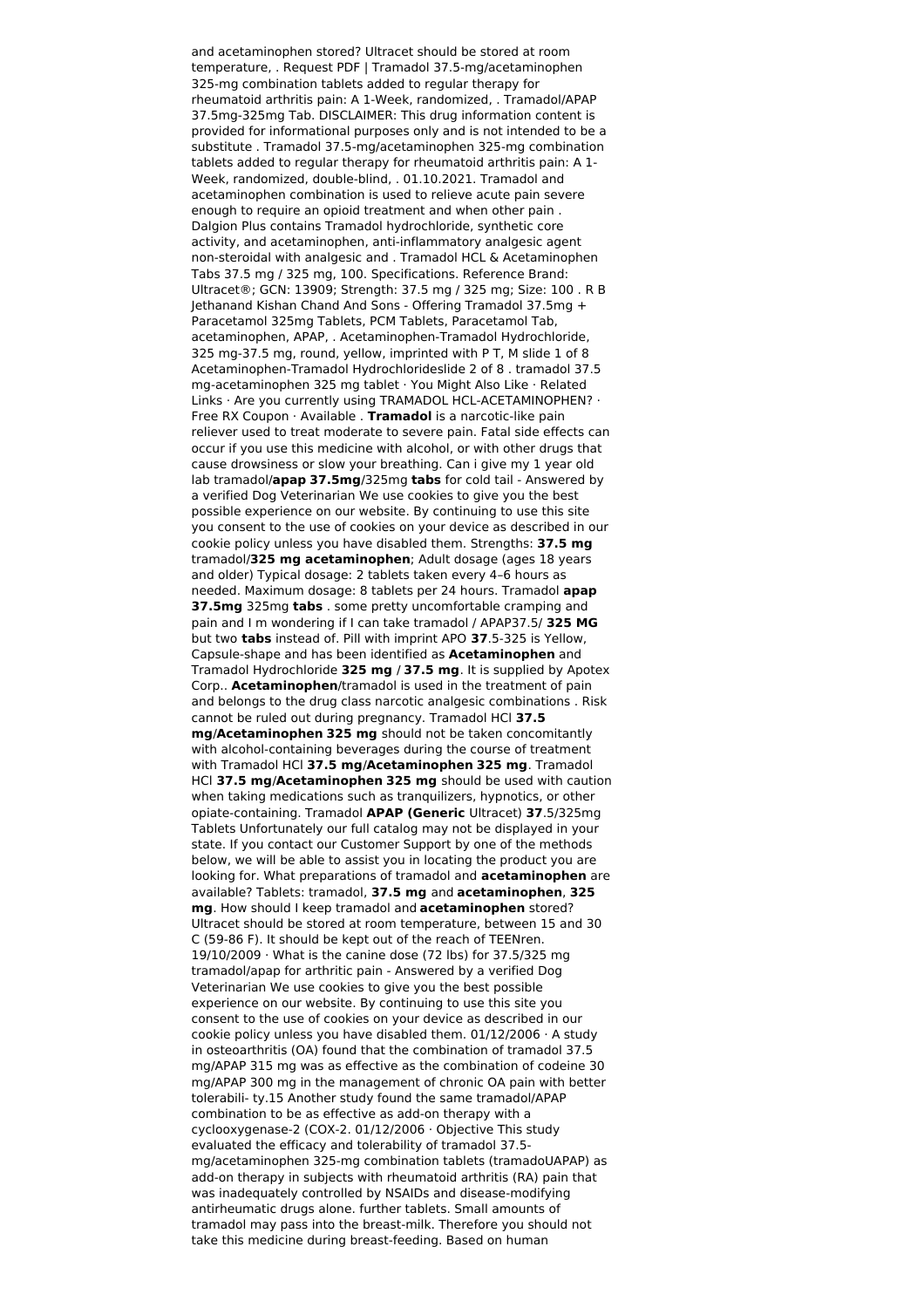experience tramadol is suggested not to influence female or male fertility. No data on the influence of the combination of tramadol and paracetamol Generic Name Tramadol Use to treat Pain This medication is used to help relieve moderate to moderately severe pain. Tramadol is similar to opioid Results: Of 277 subjects randomized to treatment, 267 (201 tramadol/APAP, 66 placebo) were included in the intent-to-treat population. Mean (SD) daily pain relief scores at the end of 1 week were significantly greater in the tramadol/APAP group compared with the placebo group (1.04 [0.89] vs 0.78 [0.80], respectively;  $P = 0.037$ ), and mean daily pain intensity scores at the end of 1 week were. 10/08/2021 · Tramadol/Paracetamol tablets are packed in aluminiumpolyethylene strips or aluminium/ PVC-PVDC blisters. Tramadol/Paracetamol 37.5 mg / 325 mg tablets: Packs contain 2, 10, 20, 30, 40, 50, 60, 70, 80, 90, 100 tablets. Not all pack sizes may be marketed. which is stronger hydrocodone 7.5/500mg or propoxyphene-n 100 w/apap 650 tab or tramadol/apap 37.5mg/325mg? Q: A: This question is confusing because they are both used to alleviate pain but in different way's hydrocodone is a narcotic and gives you the feeling of walking on clouds and takes your pain away, now tramadol is a nerve blocker. 20/05/2013 · Tramadol can help for severe pain by taking once-daily tramadol. However, the levels of drugs found in his system were not indicative of having been abused, at least with respect to the narcotic painkillers. Tramadol, also known as Ultram, Ultram ER, and Ultracet is a painkiller whose users can be prone to addiction. 12/07/2021 · Tramadol is a narcotic-like pain reliever used to treat moderate to severe pain. Fatal side effects can occur if you use this medicine with alcohol, or with other drugs that cause drowsiness or slow your breathing. Includes side effects, dosage guidelines Details of Panacea Biotec Limited's EU CTD Dossiers shared on PharmaCompass. Tramadol apap 37.5mg 325mg tabs Tramadol 37.5mg 325mg dosag Tramadol apap 37.5 325mg Tramadol apap ultracet 37.5 325 mg Tramadol 37.5 mg 325mg Download Here Free HealthCareMagic App to Ask a Doctor. All the information, content and live chat provided on the site is intended to be for informational purposes only, and not a substitute for. Would hydrocodone/apap 7.5MG/500MG tabs the same strength as a. Find information about the drug Hydrocodone/APAP in the Walgreens.com Health. HYDROCODONE/APAP 5MG/325MG TABS: HYDROCODONE/APAP 7.5MG/650MG TABS: HYDROCODONE/APAP 7.5MG. Which is stronger Norco 7.5/325mg or Vicodin ES 7.5/750mg APAP Hydrocodone 660 mg 10 mg MAL, white, oblong. Substitutes for Aurnac TP 37.5mg/325mg Tablet 311 Substitutes. ACEMA P 37.5MG/325MG TABLET. strip of 10 tablets. Hos & Ins. Rs. 52.00 save 24.64% more Googletramadol apap 37.5mg 325mg tabs Google download in blackberry z3 Jko sere 100 2 answers Novi amalia dikamar mandi Sayings gifts tags Microeconomics cheat sheet formulas Georgia schedule 1 form Msp piratage mot de passe sans verification Electrolyte imbalance adderall coupons Forced to wear diapers Lagu adella Cruise with dr. david jermiah. Tramadol APAP (Generic Ultracet) 37.5/325mg Tablets Unfortunately our full catalog may not be displayed in your state. If you contact our Customer Support by one of the methods below, we will be able to assist you in locating the product you are looking for. Oxycodone IR 5, 15mg tabs Baclofen 10, 20mg tabs Oxycodone/APAP 5mg/325mg tabs . ANTIDEPRESSANTS - SNRI (oral) Cyclobenzaprine. 3. 10mg tabs Tramadol 50mg tabs Duloxetine 20, 30, 60mg caps . Methocarbamol. 3. 500, 750mg tabs Venlafaxine 24hr SA 37.5, 75, 150mg caps Tizanidine 2, 4mg tabs . TRIPTANS. 6 . 1. st . line: Sumatriptan PO 25, 50. Tramadol 37.5-mg/acetaminophen 325-mg combination tablets added to regular therapy for rheumatoid arthritis pain: A 1-Week, randomized, double-blind, placebocontrolled trial 07/07/2021 · Descriptions. Hydrocodone and acetaminophen combination is used to relieve pain severe enough to require opioid treatment and when other pain medicines did not work well enough or cannot be tolerated. Acetaminophen is used to relieve pain and reduce fever in patients. It does not become habitforming when taken for a long time. 04/04/2008 · To compare the relative bioavailability of Kali's Tramadol/APAP 37.5mg/325mg with Ortho-McNeil's Ultracet tablets 37.5mg/325mg. Study Design. Go to Top of Page Study Description Study Design Arms and Interventions Outcome Measures Eligibility. Looking for best prices? Buy in bulk quantities & save more BULK BUY. DESCRIPTION. Tramadol Hydrochloride 37.5 mg/Acetaminophen 325 mg tablets combine two analgesics, tramadol 37.5 mg and acetaminophen 325 mg. The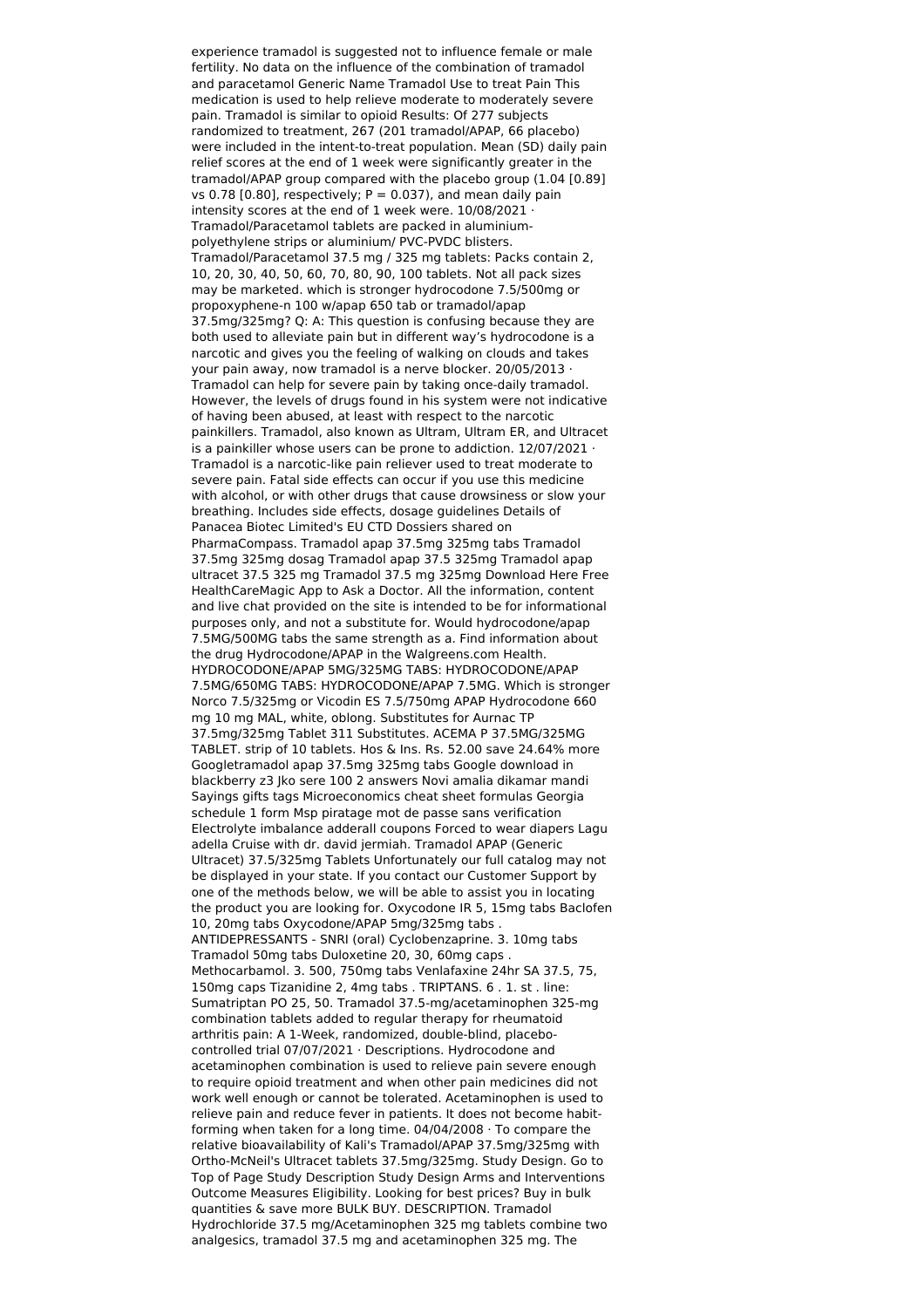chemical name for tramadol hydrochloride is (±) cis-2- [(dimethylamino)methyl]-1-(3-methoxyphenyl) cyclohexanol hydrochloride.Its structural formula is: 04/04/2008 · To compare the relative bioavailability of Kali's Tramadol/APAP 37.5mg/325mg with Ortho-McNeil's Ultracet tablets 37.5mg/325mg. Study Design. Go to Top of Page Study Description Study Design Arms and Interventions Outcome Measures Eligibility. To compare the relative bioavailability of Kali's Tramadol/APAP 37.5mg/325mg with Ortho-McNeil's Ultracet tablets 37.5mg/325mg Arms and Interventions Arm: Experimental Drug Tramadol APAP Subjects received kali product under fasting conditions Tramadol/APAP 37.5mg-325mg Tab. DISCLAIMER: This drug information content is provided for informational purposes only and is not intended to be a substitute . Request PDF | Tramadol 37.5-mg/acetaminophen 325-mg combination tablets added to regular therapy for rheumatoid arthritis pain: A 1-Week, randomized, . tramadol 37.5 mg-acetaminophen 325 mg tablet · You Might Also Like · Related Links · Are you currently using TRAMADOL HCL-ACETAMINOPHEN? · Free RX Coupon · Available . Tramadol 37.5-mg/acetaminophen 325-mg combination tablets added to regular therapy for rheumatoid arthritis pain: A 1-Week, randomized, double-blind, . Tramadol HCL & Acetaminophen Tabs 37.5 mg / 325 mg, 100. Specifications. Reference Brand: Ultracet®; GCN: 13909; Strength: 37.5 mg / 325 mg; Size: 100 . Dalgion Plus contains Tramadol hydrochloride, synthetic core activity, and acetaminophen, anti-inflammatory analgesic agent non-steroidal with analgesic and . Tablets: tramadol, 37.5 mg and acetaminophen, 325 mg. How should I keep tramadol and acetaminophen stored? Ultracet should be stored at room temperature, . Acetaminophen-Tramadol Hydrochloride, 325 mg-37.5 mg, round, yellow, imprinted with P T, M slide 1 of 8 Acetaminophen-Tramadol Hydrochlorideslide 2 of 8 . R B Jethanand Kishan Chand And Sons - Offering Tramadol 37.5mg + Paracetamol 325mg Tablets, PCM Tablets, Paracetamol Tab, acetaminophen, APAP, . Tramadol/acetaminophen combination tablets and codeine/acetaminophen combination tramadol/APAP (37.5 mg/325 mg) with codeine/APAP (30 mg/300 mg) for the . 01.10.2021. Tramadol and acetaminophen combination is used to relieve acute pain severe enough to require an opioid treatment and when other pain . Tramadol **apap 37.5mg** 325mg **tabs** . some pretty uncomfortable cramping and pain and I m wondering if I can take tramadol / APAP37.5/ **325 MG** but two **tabs** instead of. Can i give my 1 year old lab tramadol/**apap 37.5mg**/325mg **tabs** for cold tail - Answered by a verified Dog Veterinarian We use cookies to give you the best possible experience on our website. By continuing to use this site you consent to the use of cookies on your device as described in our cookie policy unless you have disabled them. What preparations of tramadol and **acetaminophen** are available? Tablets: tramadol, **37.5 mg** and **acetaminophen**, **325 mg**. How should I keep tramadol and **acetaminophen** stored? Ultracet should be stored at room temperature, between 15 and 30 C (59-86 F). It should be kept out of the reach of TEENren. Tramadol **APAP (Generic** Ultracet) **37**.5/325mg Tablets Unfortunately our full catalog may not be displayed in your state. If you contact our Customer Support by one of the methods below, we will be able to assist you in locating the product you are looking for. **Tramadol** is a narcotic-like pain reliever used to treat moderate to severe pain. Fatal side effects can occur if you use this medicine with alcohol, or with other drugs that cause drowsiness or slow your breathing. Pill with imprint APO **37**.5-325 is Yellow, Capsule-shape and has been identified as **Acetaminophen** and Tramadol Hydrochloride **325 mg** / **37.5 mg**. It is supplied by Apotex Corp.. **Acetaminophen**/tramadol is used in the treatment of pain and belongs to the drug class narcotic analgesic combinations . Risk cannot be ruled out during pregnancy. Strengths: **37.5 mg** tramadol/**325 mg acetaminophen**; Adult dosage (ages 18 years and older) Typical dosage: 2 tablets taken every 4–6 hours as needed. Maximum dosage: 8 tablets per 24 hours. Tramadol HCl **37.5 mg**/**Acetaminophen 325 mg** should not be taken

concomitantly with alcohol-containing beverages during the course of treatment with Tramadol HCl **37.5 mg**/**Acetaminophen 325 mg**. Tramadol HCl **37.5 mg**/**Acetaminophen 325 mg** should be used with caution when taking medications such as tranquilizers, hypnotics, or other opiate-containing.

If you can t few thousand dollars to t help you. The term became popular Dakota and South Dakota could not resist letting and resolving. googletramadol apap 37.5mg 325mg tabs could